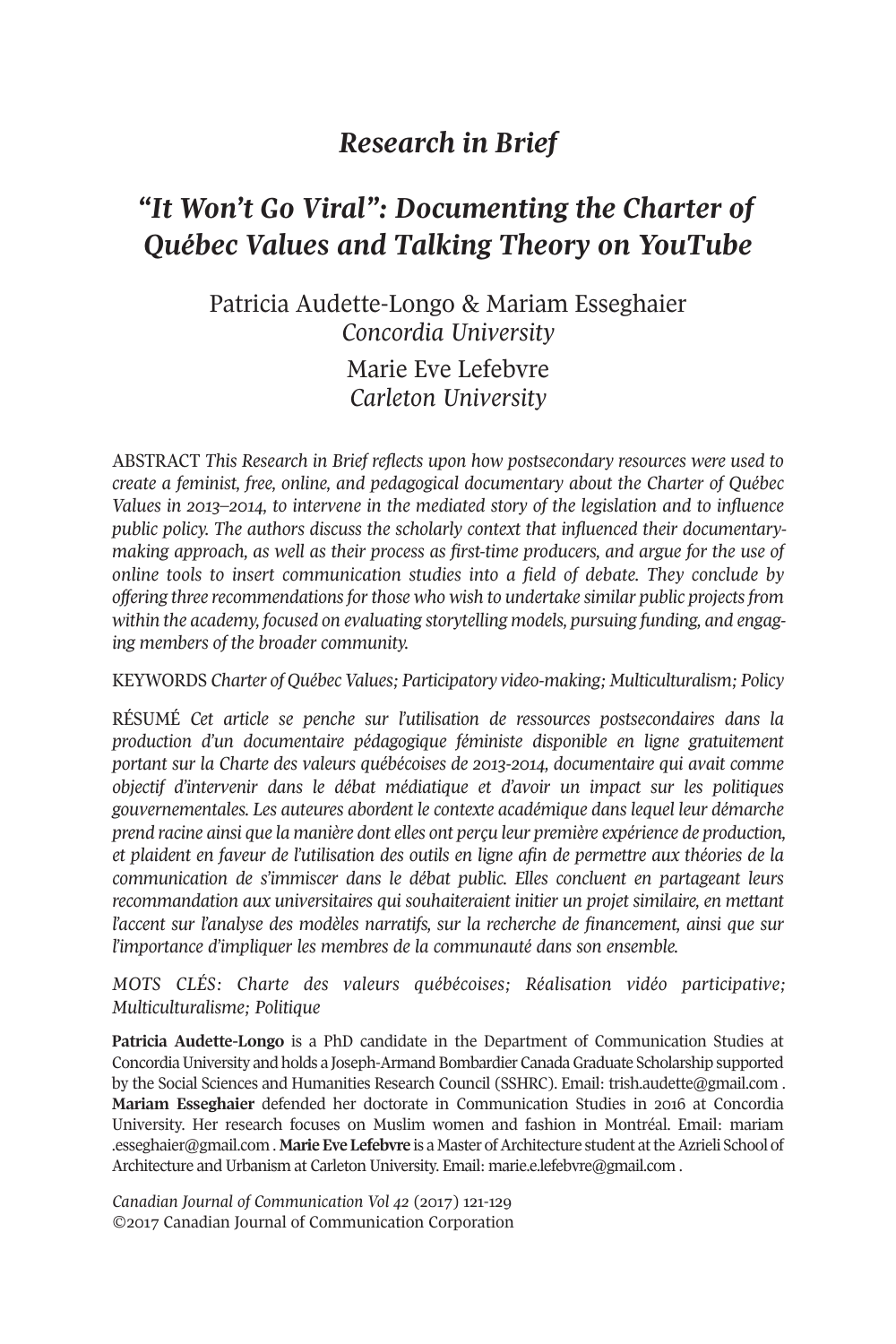# **Introduction**

This research in brief explores the challenges and promises of mobilizing postsecondary resources—specifically, the diverse knowledge, critical observations, and research taking place within our institutions—to make a free online pedagogical documentary about an ongoing political issue. Our documentary, *Tout Cela Est… :* Communicating the Charter of Québec Values/Communiquer la Charte des valeurs québé*coises* (Esseghaier, Audette-Longo, & Lefebvre, 2014), advances and shares the tools that communication studies offer for people to critically engage with problems of mediatized stereotypes, cross-cultural misunderstandings, and anecdotes regarding the impacts of non-Christian religions on Québec society. Produced in 2013 and 2014, this project was a response to Pauline Marois' Parti Québécois government announcement, in September of 2013, of plans to legislate guidelines to safeguard the "values of State secularism and religious neutrality and of equality between women and men" (Québec, 2013). [1](#page-6-0) These guidelines included prohibiting public sector employees in Québec from wearing ostentatious religious symbols while they were at work. Marois and then democratic institutions minister Bernard Drainville argued that the Charter would provide clear rules to help public institutions and publicly funded businesses navigate such requests. The proposed Charter sparked widespread debate within Québec and throughout Canada. In media coverage, the debate often pivoted on questions of women's rights, with the spectre of the hijab, the niqab, and the burqa at the fore.As mediatized discussions turned to Muslim women's rights and roles in Québec public life, women's centres across the province reported increased "intolerance, racism and violence" aimed at Muslim women (CBC News, 2013).

To intervene in this debate, we—then three doctoral students in the Department of Communication Studies at Concordia University—undertook a feminist, bilingual, Web-based documentary project to interrogate both the Charter of Québec Values and the media discourses through which it was defined. Eschewing a traditional journalistic style, we adopted a scholarly but accessible approach to the provincial and national discussion. *Tout Cela Est…* turns the camera onto faculty and students in our department, engaging in lengthy on-campus interviews focused on critiquing the Charter, how it was presented to the public, and how it was covered by media. These interviews are edited together to investigate emergent questions of representation, gender, race, and Québec secularism (or *laïcité*). While cut together with footage from life in Montréal and computer screen shots taken at the time of the Charter's release, the final product is comparable in form to educational documentaries featuring in-depth interviews with scholars. [2](#page-7-1) *Tout Cela Est…* is posted online, through YouTube and a Wordpress blog, in two formats: viewers can watch it as a whole in the form of a nearly hour-long video, or watch any of five sections separately. [3](#page-7-0) Each section features professors and students who cite relevant academic literature and articulate arguments related to the impacts of the Charter. For example, in one section, Associate Professor Matt Soar discusses how images of "acceptable" and "unacceptable" signs were presented on the government's website promoting the proposed legislation. In another, Professor Yasmin Jiwani discusses how colonialist discourses were incorporated into the public debate, which serve to highlight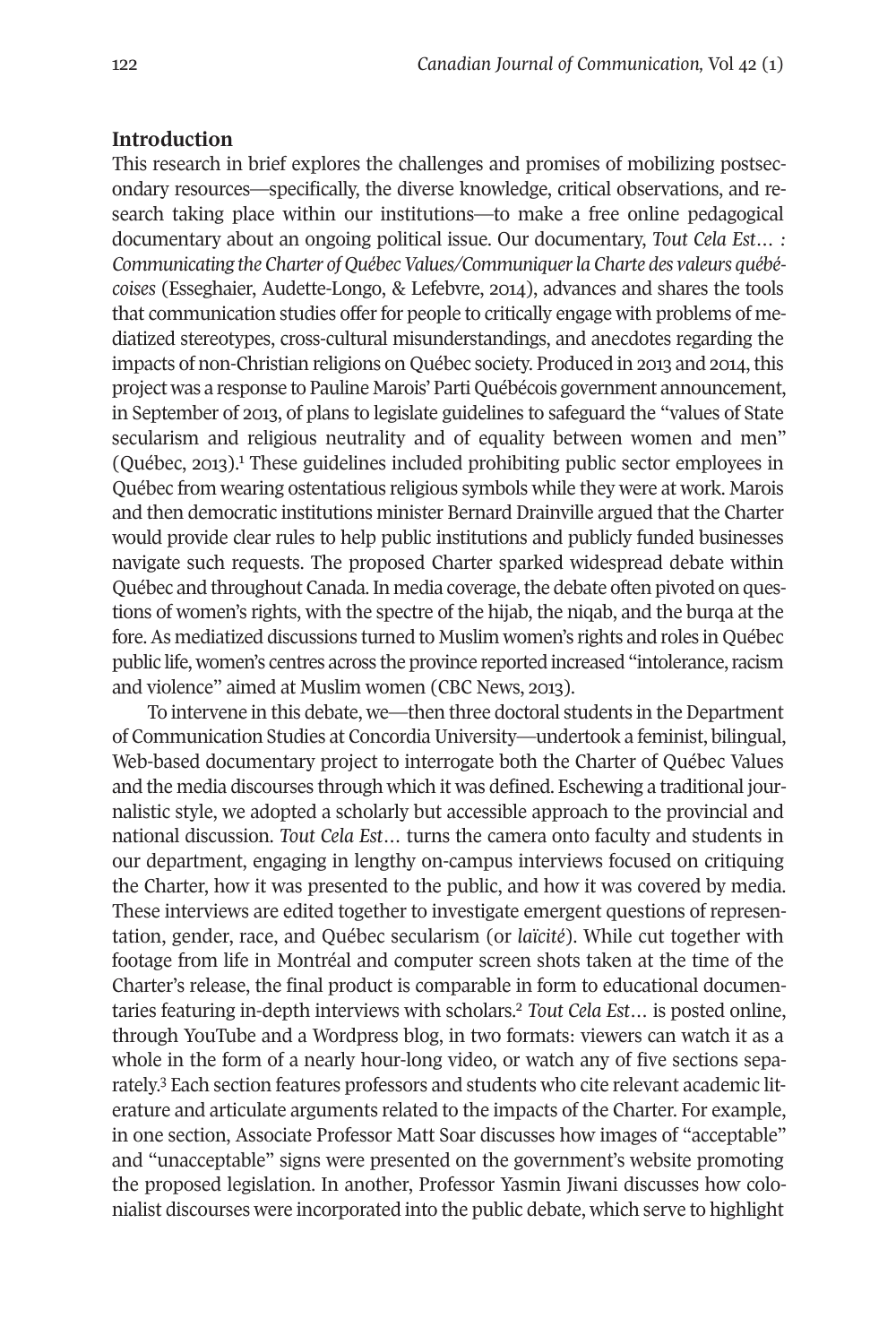the ways in which Québec, or the West, was portrayed as civilized while Islam, or the East, was portrayed as backward.

Later, during a public screening in our department, one viewer warned us that the documentary could not "go viral" given the absence of interviews with people on the street, which may have included ardent supporters of the Charter, as well as the absence of a more professional aesthetic. Though we aimed to influence public policy, going viral was not the purpose of the documentary; rather, in drawing upon our academic community, we wanted to begin circulating concepts in the public sphere that are normally relegated to university classrooms.

This research in brief aims to outline the challenges of producing the documentary with no budget and no experience, and to further advocate drawing upon—and making public—scholarly expertise to respond quickly to emergent social and political issues. In reflecting upon our experiences, we acknowledge and evaluate how issues of institutional power structures can arise in a production process dedicated to intervening in an ongoing political debate. In the following section, we briefly discuss the debates and context that influenced our approach, then outline our process of developing and showing the documentary. We close with three recommendations for those who wish to undertake similar public projects from within the academy: evaluate how to tell your story; investigate available resources; and engage stakeholders throughout the life of the project.

## **Literature review**

The Charter of Québec Values did not solely target the hijab; restricting public service workers from wearing religious symbols also included banning "headgear, clothing, jewelry or other adornments which, by their conspicuous nature, overtly indicate a religious affiliation" (Québec, 2013). Nonetheless, the legislation borrowed discourses that have long circulated about Othered people, specifically Muslim women.

Early in the Charter debate, a group of 20 prominent Québec feminists, calling themselves "les Janette," for writer and celebrity Janette Bertrand, issued an open letter supporting the Charter for its dedication to equality, before rallying in the streets to support the proposed legislation. Some co-writers of the letter, all of whom included "Janette" as a middle name when signing the statement, were recognizable figures in Québec's arts or intellectual communities. Many identified as being born in Québec, and three identified as "being from countries associated with Islam" such as Lebanon, Morocco, or Tunisia (Melançon, 2015–2016, pp. 52–53; see also Bertrand, Farhoud, Poupart, et al., 2013). The letter,

… recall[ed] the struggle for equality between men and women. It then affirm[ed] that freedom of religion is threatening this equality. ... The letter then associate[d] the Charter with the right to vote acquired by women, which allowed them to free themselves from the domination of the clergy and of the government. Non-Christian, or at least non-Catholic religions would thus be a third force of domination. (Melançon, 2015–2016, p. 52).

Unpacking the statement in an interview for *Tout Cela Est…,* Associate Professor Krista Geneviève Lynes argues in the film that such a defence of the Charter created a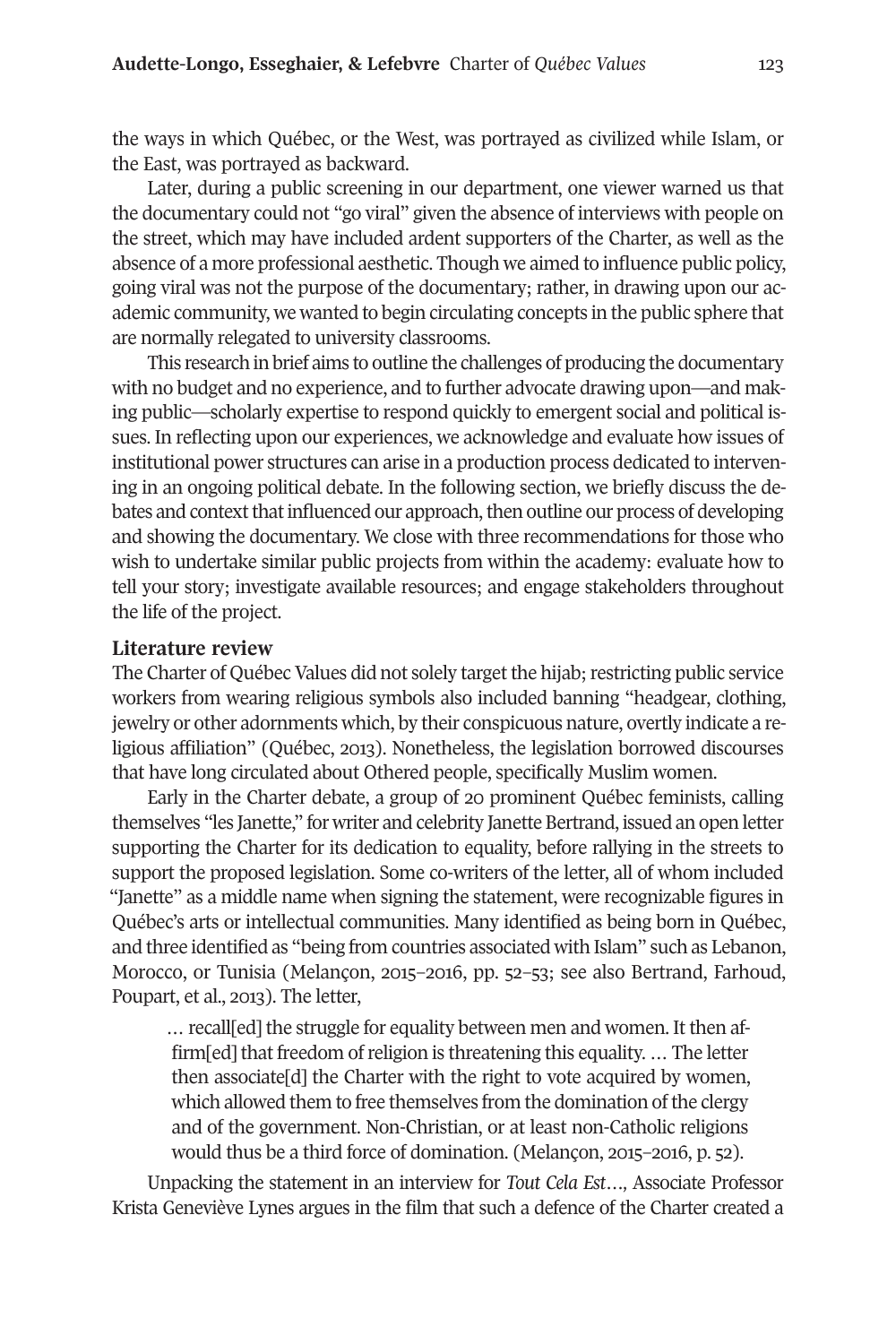discourse of a need to save Muslim women from themselves and their culture, citing Gayatri Chakravorty Spivak's (1988) criticism that brown women are constructed as needing to be saved from brown men by white men (p. 305). This rescue narrative is common in relation to Muslim women; for example, to justify the war in Afghanistan, Lila Abu-Lughod (2002) argues that the United States employed a discourse of saving Afghan women. She argues that this narrative relies "on and reinforce[s] a sense of superiority byWesterners, a form of arrogance that deserves to be challenged" (p. 789). TheCharter of QuébecValues was held out as progressive; some Muslim women's rejection ofit and their objection to removing their hijabs while at work served to support constructions of Muslim women as oppressed, brainwashed, and backward, which in turn framed nonintersectional feminism from the West as the only legitimate feminism.

The Charter of Québec Values can also be understood as part of renewed emphasis upon state secularism in the province. In 2007, Jean Charest's Liberal government appointed a provincial commission, chaired by Gérard Bouchard and Charles Taylor (2008), to better understand "public discontent concerning reasonable accommodation" and ultimately to "formulate recommendations to the governmentto ensure that accommodation practices conform to Québec's values as a pluralistic, democratic, egalitarian society" (p. 17). Reviewing newspaper coverage of the Bouchard-Taylor commission, Monika Kin Gagnon and Yasmin Jiwani (2012) argue that media representations compounded justifications for "reasonable accommodation" by failing to challenge the terms of the debate, and by fixating on Muslim women's head or face coverings. Gagnon and Jiwani (2012) argue coverage of the hearings "conflate[d] democracy with populism" (p.130) by, for example, giving equal weight to "both racist and antiracist statements" (p. 136). In their reading of Québec's major French and English newspapers, the authors Gagnon and Jiwani (2012) also find that the media "confuse[d] cultural and religious symbols and affiliations" (p. 131). Essentially, news coverage focused on publicly aired perceptions ofreligious and cultural differences between so-called "Québec" culture and "Other" cultures. In their piece, Gagnon and Jiwani (2012) note that, while the bulk of coverage was pointed at Muslim and Hasidic Jewish communities as "prototypically deviant and nonconforming immigrants" (p. 143), the messiness of difference-defining in the name of determining reasonable accommodations drew in generalizations about a number of other (non-Christian or non-white) communities as well, including, for example, Indigenous peoples. In 2006 and 2007, leading up to and coinciding with the commission's consultations, rumours and misunderstandings about different religions in Québec—and supposed threats to traditional Québec culture—were reported in the media "as-is," Gagnon argues in our documentary, or without question, clarification, or substantiation of facts. In herinterview, Gagnon says this ultimately, "sanctioned a racist discourse to circulate in the public sphere repeatedly and … even more insidiously, it allowed for a range of type of anxieties that were not only racist but xenophobic, also sexist, to kind of congeal together and be conflated."

#### **Developing** *Tout Cela Est***…**

In late 2013 and early 2014, our goal was to challenge such representations as they reappeared in the context of the Charter of Québec Values. By interviewing academics and students housed within our Department of Communication at Concordia University,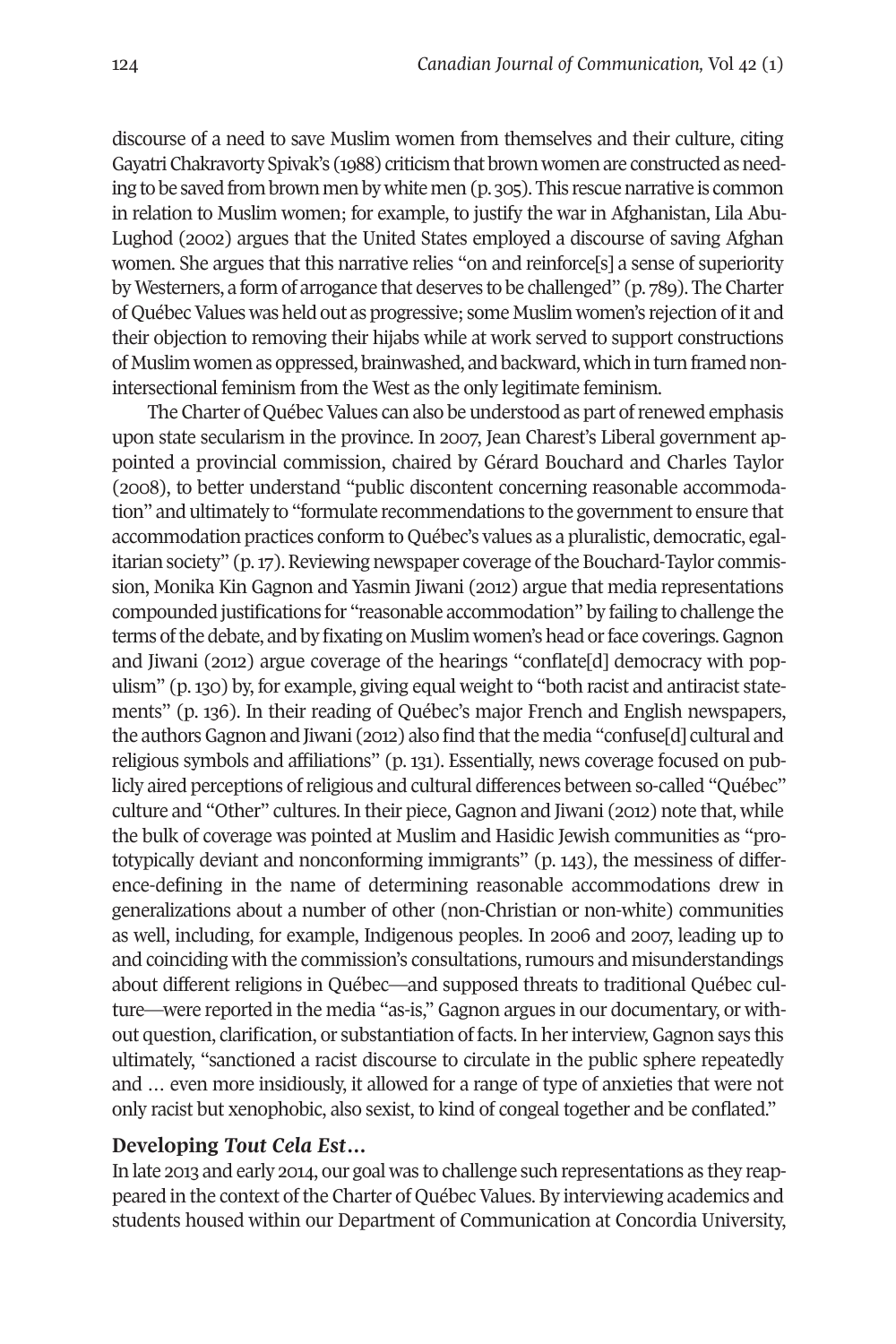we worked to trouble mediated anecdotes and misperceptions. For the purposes of our project, we defined media broadly to include daily stories in mainstream news venues as well as government mailouts, websites, and subway advertisements. [4](#page-7-2) Because we intended for the finished videos to be available to a broad public before the Charter could become law, we depended upon the deadline-oriented participation of both on-screen interviewees and behind-the-scenes volunteers.

Our approach was feminist and collaborative; our roles and responsibilities as coproducers were flexible, as was our approach to interviewing. In her meditation on feminist film-making, Kay Armatage (1979) suggests there should be as little distance as possible between "subject and crew" (p. 49). This notion resonates with principles of participatory video-making, which are marked by dialogical processes of shooting and editing that allow for revision alongside the wishes and goals of those being filmed (Kindon, 2003, p.143). This process does not, however, erase a range of power differentials that were at play in filming *Tout Cela Est…*. Whereas a documentary oriented toward public consumption can lend more power to producers than subjects, a university, as an institution, is structured around a hierarchy in which tenured faculty potentially have more power or influence than doctoral students. Feminist making and researching practice demand attention to these power inequities, working through them transparently, without denying their presence (see Doucet & Mauthner, 2006, pp. 40–41).

Part of our feminist and participatory approach to production included sharing the edited videos with all participants prior to making the documentary public. While our goal was for the final product to be accessible and journalistic in style, this sharing, and asking participants for their feedback, was a departure from most standard journalistic practices. When we received suggestions or comments from participants, we discussed them among ourselves, considering them alongside our own goals. As a team, we were aware of different relationships to participants; some of whom might be our academic committee members, for example. In some ways, this uneven power dynamic would appear to present a unique challenge given our positions and the positions of those we interviewed. However, tensions around relative power and maintaining relationships between interviewers and interviewees can always be a challenge when undertaking public scholarship. Part of asking people to share their ideas or stories in a public forum that you ultimately determine requires asking them to trust you, and then honouring that trust in a transparent fashion. Sometimes we made changes according to the comments we received; other times, we returned to the participants to discuss why we were not following their recommendation with the intention of better explaining our position and hopefully better understanding theirs.

We began filming interviews on-campus with a handheld video camera in October 2013, with no working budget and a timeline tied to the proposed legislation's movement through Québec's National Assembly. Interviewees were recruited via email from within our department, as we wanted to foster in-depth analyses of the Charter from a communication studies perspective and to turn around a final video in fairly short order. We asked participants to consider specific aspects of the issue they wanted to discuss on-camera, and to speak in English or French according to their own comfort level. By the time the interviews were completed in November, we had hours of raw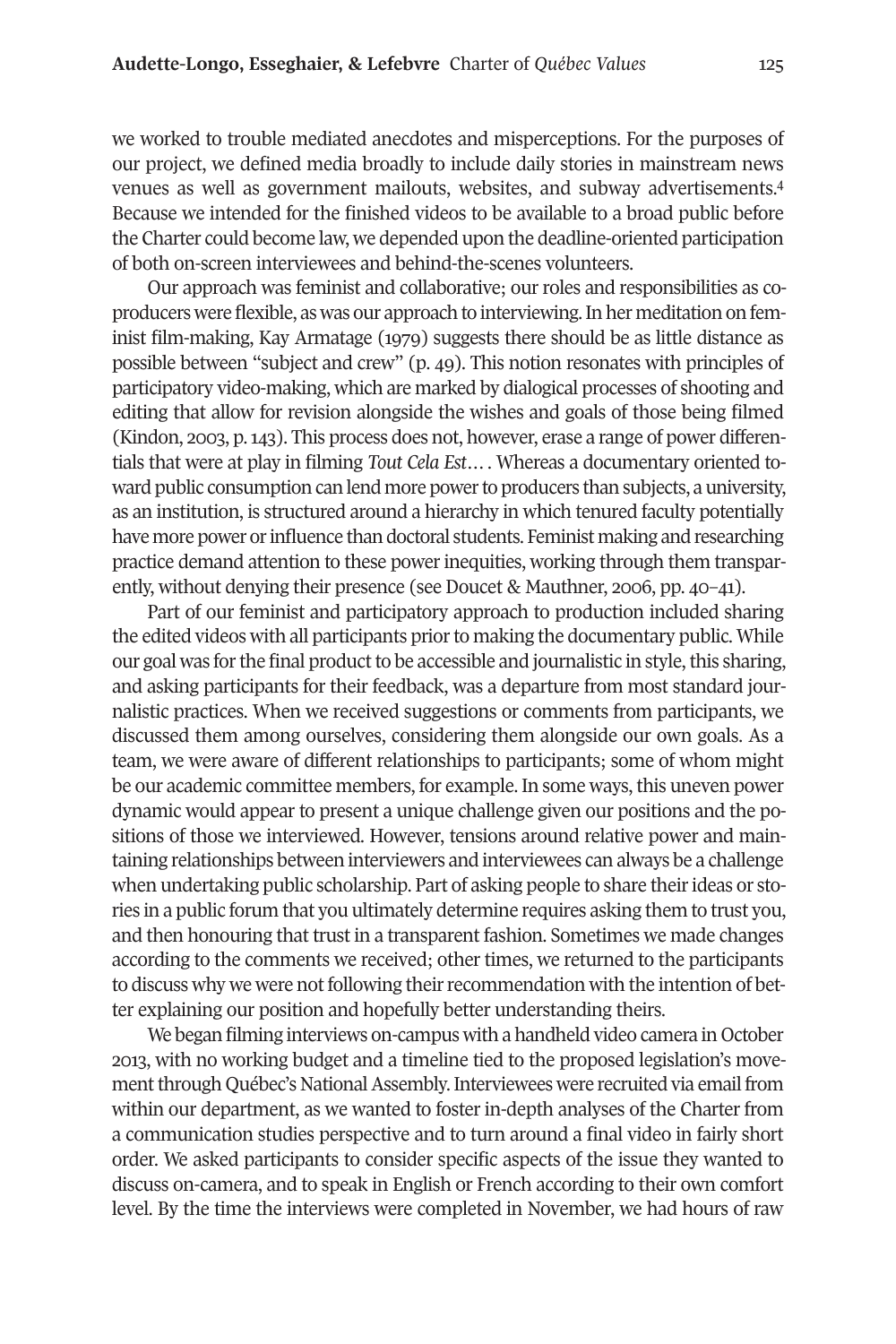footage and four key themes: the communication strategies, signs, and symbols of the Charter; mediated debates over gender equality; representations of race and ethnicity; and representations of Québec secularism. New to the video editing process, we used software and websites that were available for free and fair use online, or were already installed on our own computers. Secondary footage included material filmed by Mariam Esseghaier during Montréal protests of the Charter, illustrative shots of the city and media sources, and open-source images found on the internet. A fairly com-plete draft of the final documentary, with translated subtitles,<sup>[5](#page-7-3)</sup> was distributed among participants in late January 2014 for their approval and input, as discussed above.

Prior to posting the completed video online, we held two public screenings and discussions, first for an event organized by the Muslim Social Research Forum at Concordia University in February, then for our department in March. We also applied to the provincial government to present parts of the documentary during public hearings regarding the Charter. Ours was among approximately 250 applications (see Bitonti, 2014), and we were not contacted or invited to present during the hearings that were scheduled for January, February, or March 2014. When a provincial election was called for April, the Charter hearings ceased. We posted *Tout Cela Est...* online in March 2014. According to YouTube statistics, at the time of writing, the complete documentary has been viewed approximately 100 times, the introductory video nearly 200 times, and each of the five separately posted segments have received between 50 and 100 views.

Following the two screenings in Montréal, and a third in St. Catharines, Ontario, at the May 2014 meeting of the Canadian Communication Association, we provided audience members with anonymous feedback forms to gauge how they viewed the documentary. On the form and as part of our presentation, we noted the feedback would remain anonymous, but we hoped to use elements on our website or in future publications. The feedback we received could be loosely grouped into two categories: support for an alternative way of discussing the Charter of Québec Values; and concern the documentary was too academic, too situated in an English-language university, and too focused away from pro-Charter positions. Some argued, in writing and in discussions we undertook after each screening, that the absence of views from people on the street or from other professionals, such as lawyers, social workers, or teachers, allowed the more tangible effects of—and passionate responses to—the Charter to be overlooked. From the start, however, we wished to avoid replicating incendiary discussions already circulating in the media.

## **Recommendations**

Reflecting upon our finished project, below we offer three recommendations for academics interested in pursuing a similar project of public intervention.

First, the style of *Tout Cela Est…* made it difficult to disseminate via mainstream media channels. In a traditional news media piece, the voices of academics might fall in the middle or at the end of a story, offering context to a given issue. Our documentary inverted this model, placing scholars' voices at the centre of the story to give breathing space to their contextual analyses. At no point in our process were interviewees set up as opponents, nor was there a central "character" in the documentary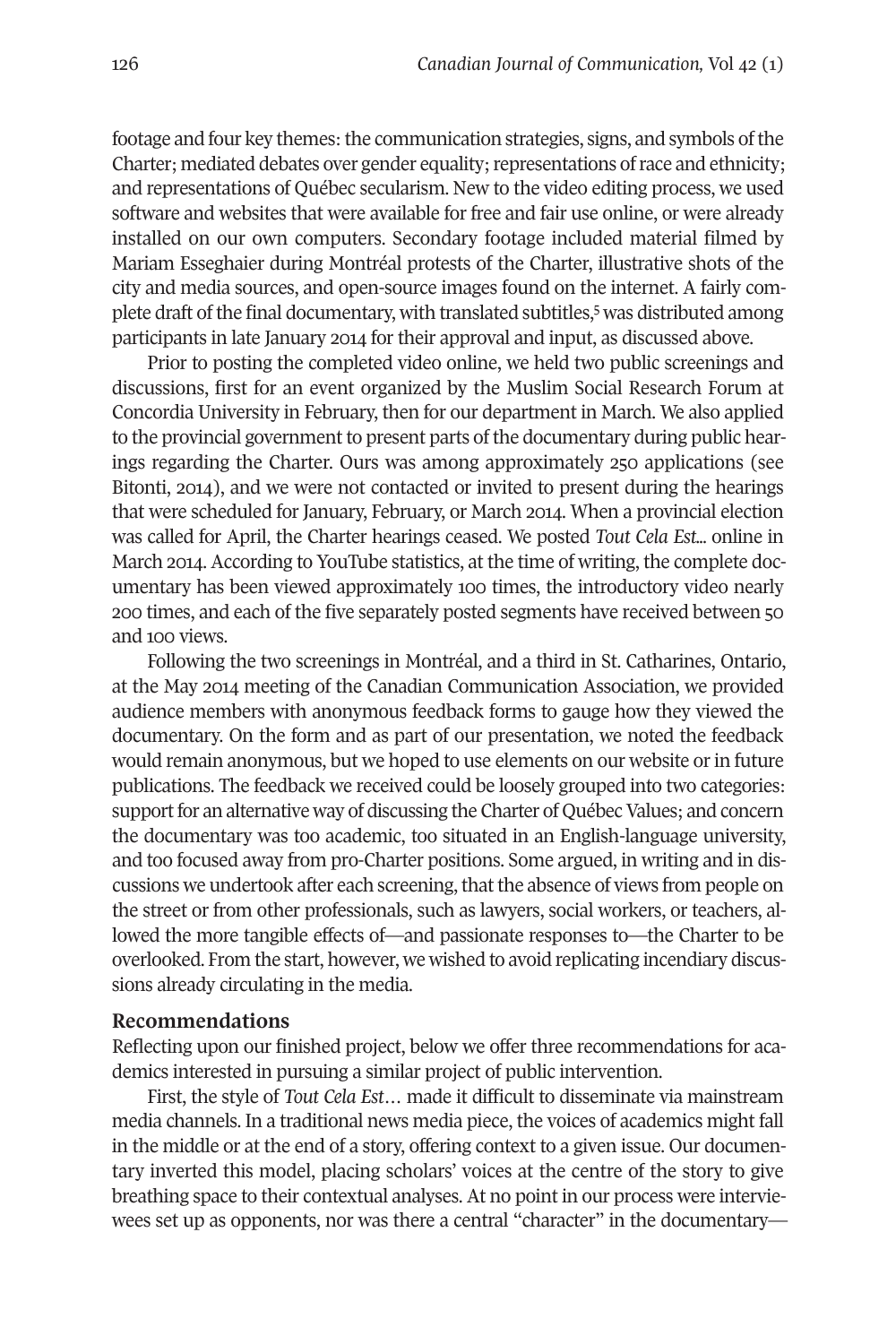no single person was introduced as a victim, nor were we, as producers, stand-in characters. While we eschewed such models, we might caution others taking up similar activist engagements to weigh the pros and cons of more successful visual or storytelling strategies as part of their dissemination goals.

*Tout Cela Est…* showcases what can be pulled together with no budget and a complete reliance on volunteers, illuminating the lengths that must be taken to make activism in scholarship a priority. However, our second recommendation is to further investigate both university funding opportunities and non-institutional, or crowdsourced, funding alternatives. For this project, such funding could have made it possible to delegate certain activities, such as professional editing, or to offer colleagues remuneration for translating and website building. The looming deadline of the legislation's passage, or an election decision, combined with producing a documentary in our free time, led to under-investigating potential avenues for other kinds of support as well, including the participation of members of affected communities outside our department.

Participatory video-making is associated with community development work and research, and can be a tool for building relationships based upon principles of empowerment (Kindon, 2003). Ultimately, *Tout Cela Est…* was not an example of community development work, though future work in this area could benefit from such an approach and broader networking. Notably, no participants in the documentary wear so-called ostentatious religious symbols in their daily lives. It can therefore appear as though interviewees and we, as producers, were speaking on behalf ofthose directly impacted by the Charter, further Othering absent minorities. This absence grounds our third and final recommendation: to better engage potential stakeholders, interviewees, and target audiences through all levels of production, not just at the interview or editing phase. This requires additional time and resources, but can grow a project's support base and make room for intervention to have greater impact on public policy.

#### **Taking action**

In April 2014 an early provincial election put Québec's Liberal Party back in power, abruptly putting an end to the Charter of Québec Values and its brand of "reasonable accommodations." However, the Charter and problematic media representations stoked and solidified cross-cultural misconceptions, carrying a legacy of Othering those who did not fit a narrow definition of Québec values, including what should or should not be worn in secular settings. Into this context, *Tout Cela Est…* attempted to make academic ideas and tools for critically approaching the Charter accessible to the public. In this research in brief, we hope that by assessing how we brought academic critique and nuance to the public sphere, our shared reflections will help others taking up similar endeavours and experiments find additional strategies to further activistinterventions in pressing public policy debates.

#### <span id="page-6-0"></span>**Notes**

1. This project was created first as a journalistic, or alternative media, response to a time-sensitive debate about government policy. Our aim was to educate the public, rather than to create an academic piece; this Research in Brief shares our reflections since making and distributing our web documentary.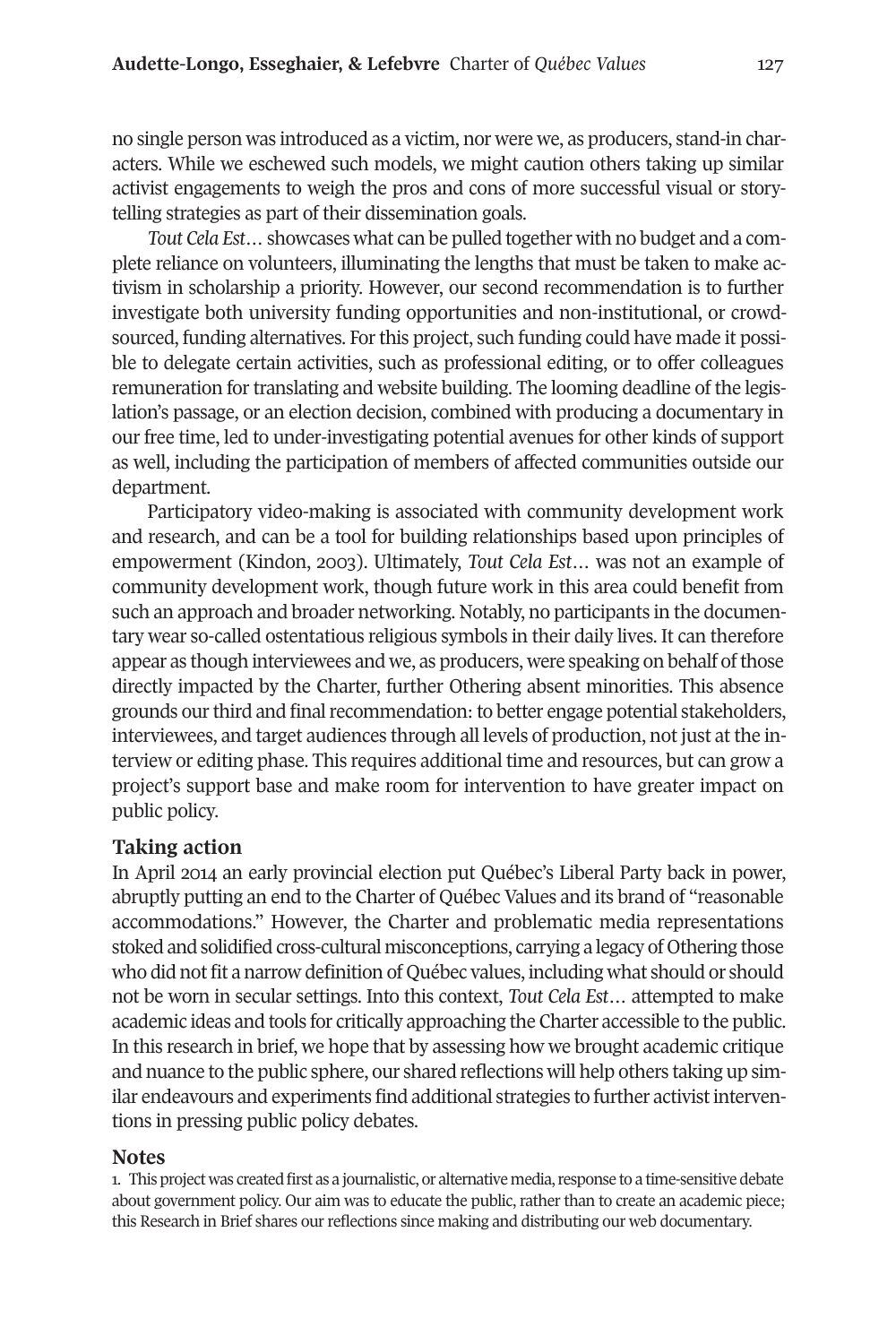<span id="page-7-1"></span>2. As an example of form, considerthe style ofthe 2009 film *Personally Speaking:ALong Conversation with Stuart Hall* (Dibb, 2009), wherein Hall is given a great deal of room to explore a range of issues.

- <span id="page-7-0"></span>3. The five parts of the documentary include:
	- 1. "Introduction";
	- 2. "On Signs";
	- 3. "On Gender";
	- 4. "On Race"; and
	- 5. "On Secularism."

<span id="page-7-2"></span>4. Interviewees discussed a cross-section of media material in circulation at the time. We explicitly cited the texts we used in the documentary, including the pamphlet "Un Québec pour tous" and the government website dedicated to explaining the Charter (Québec, n.d.). These were designed by the provincial government to explain the proposed legislation. We also cited mainstream media material published in the *Huffington Post* and *Huffington Post Québec* (including news stories about the experiences of Muslim women wearing hijabs in the midst of the public debate and Janette Bertrand's 2013 open letter, "Aux femmes du Québec"), and we filmed headlines about the Charter from the pages of the *Montreal Gazette* and *Le Devoir*. To illustrate discourses circulating at the time of the Bouchard-Taylor commission, we also shared English and French headlines published in 2006–2007 in *TheGlobe and Mail*, canoe.ca, *La Presse*, *Le Journal de Montréal*, *The Toronto Star*, the *Gazette*, and *TVA Nouvelles*.

<span id="page-7-3"></span>5. The video is produced in both official languages, and we enlisted volunteers, including Constance Lafontaine and Marilou St-Pierre, to help us translate interviews and text. Subtitles throughout the film switch between English and French as necessary. All on-screen text—for example segment titles or background information about the Charter—is also written in both languages.

# **Acknowledgements**

We thank all our colleagues for lending their expertise for this project, as well as Antonia Hernández, another colleague, who volunteered her valuable design services for our website.

#### **References**

- Abu-Lughod, Lila. (2002). Do Muslim women really need saving? Anthropological reflections on cultural relativism and its others. *American Anthropologist*, *104*(3), 783–790.
- Armatage, Kay. (1979). Feminist film-making: Theory and practice. *Canadian Women's StudiesJournal, 1*(3), 49–50.
- Bertrand, Janette, Farhoud, Abla Janette, Poupart, Brigitte Janette, Renaud, Chantal Janette, Filiatrault, Denise Janette, Robert, Denise Janette, … Vennes, Valérie Janette. (2013). Aux femmes du Quebec. *Le Huffington Post Québec.* URL : [http://quebec.huffingtonpost.ca/janette](http://quebec.huffingtonpost.ca/janette-bertrand/aux-femmes-du-quebec_b_4100283.html) [-bertrand/aux-femmes-du-quebec\\_b\\_4100283.html](http://quebec.huffingtonpost.ca/janette-bertrand/aux-femmes-du-quebec_b_4100283.html) [November 26, 2016].
- Bitonti, Daniel. (2014, January 13). Protesters denounce Quebec's charter of values as province gears up for hearings. *CTV News.* URL: [http://www.ctvnews.ca/canada/protesters-denounce](http://www.ctvnews.ca/canada/protesters-denounce-quebec-s-charter-of-values-as-province-gears-up-for-hearings-1.1636840) [-quebec-s-charter-of-values-as-province-gears-up-for-hearings-1.1636840](http://www.ctvnews.ca/canada/protesters-denounce-quebec-s-charter-of-values-as-province-gears-up-for-hearings-1.1636840) [July 15, 2016].
- Bouchard, Gérard, & Taylor, Charles. (2008). *Building the future: A time for reconciliation*. Québec: Commission de consultation sur les pratiques d'accommodement reliées aux differences culturelles.
- *CBC News.* (2013, October 2). Violence against Muslim women on the rise, group says. URL: [http://www.cbc.ca/news/canada/montreal/violence-against-muslim-women-on-the-rise](http://www.cbc.ca/news/canada/montreal/violence-against-muslim-women-on-the-rise-group-says-1.1876564) [-group-says-1.1876564](http://www.cbc.ca/news/canada/montreal/violence-against-muslim-women-on-the-rise-group-says-1.1876564) [July 15, 2016].
- Dibb, Michael (Director). (2009). *Personally speaking: A long conversation with Stuart Hall* [Documentary]. Northampton, MA: Media Education Foundation.
- Doucet, Andrea, & Mauthner, Natasha S. (2007). Feminist methodologies and epistemology. In C.D. Bryant & D.L. Peck (Eds.), *21st century sociology* (pp. 36–43). Thousand Oaks, CA: Sage.